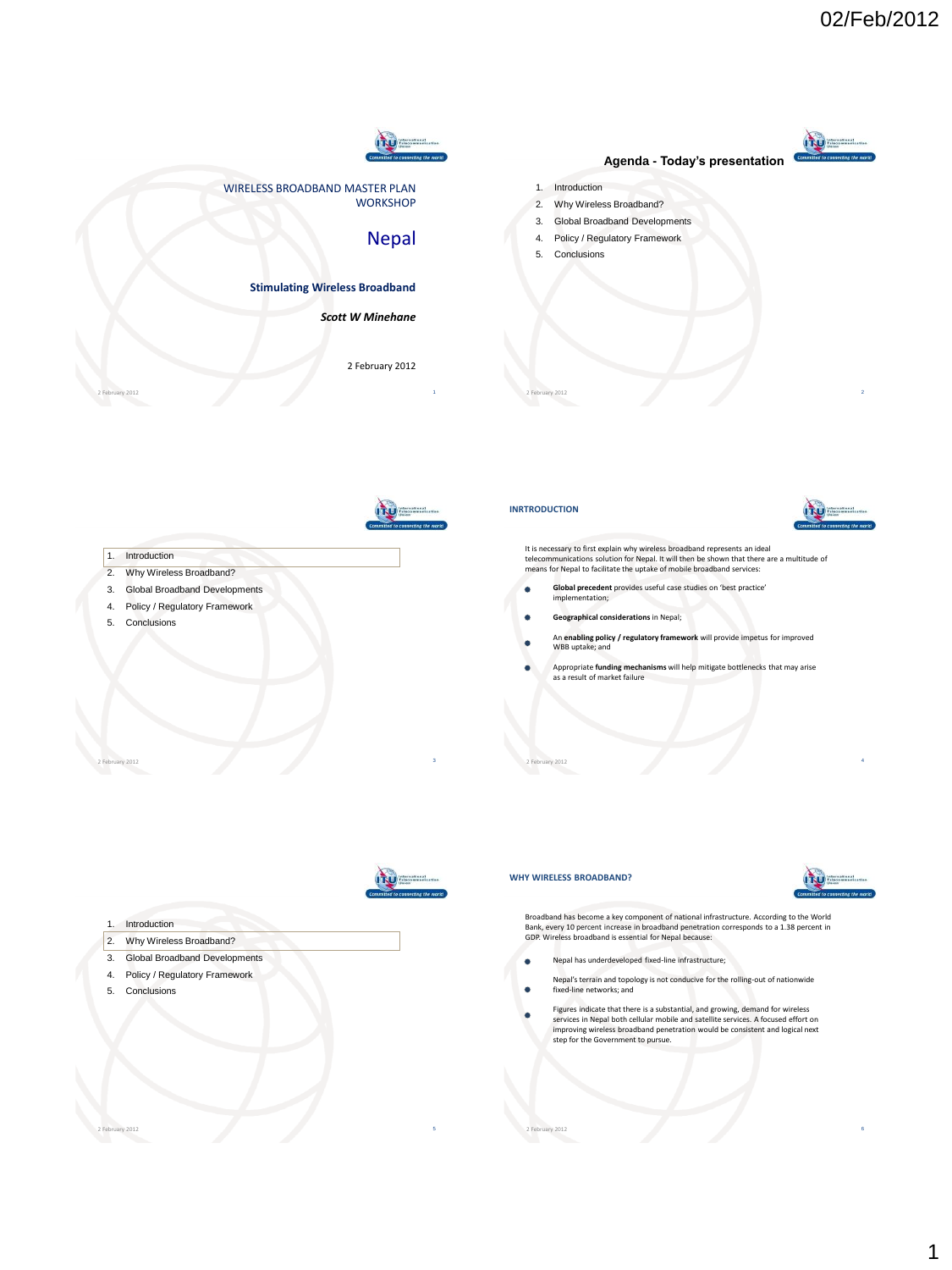

2 February 2012 11 No. 1 No. 1 No. 1 No. 1 No. 1 No. 1 No. 1 No. 1 No. 1 No. 1 No. 1 No. 1 No. 1 No. 1 No. 1 No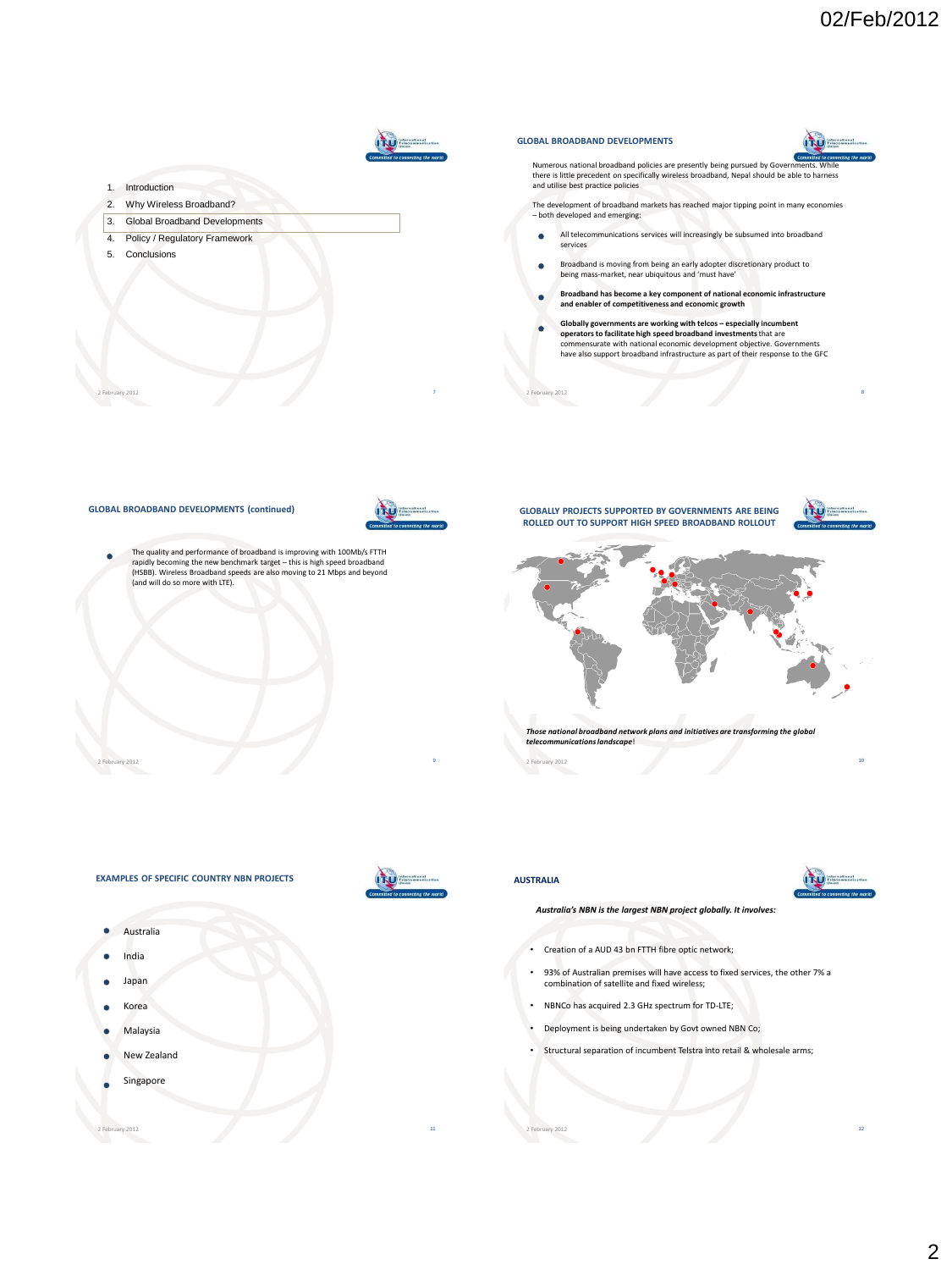#### **AUSTRALIA** (continued)



- USO Co established to manage new USO broadband and voice obligations from Telstra; and
- Moves to free up spectrum so 1,000 MHz of spectrum available for WBB. Auction of 700 MHz digital dividend in 2012

2 February 2012 13 and 2012 13 and 2012 13 and 2013 13 and 2013 13 and 2013 13 and 2013 13 and 2013 13 and 201

**INDIA**



- *Draft Indian IT and Telecom, Information and Communications Technology and Electronics (ICTE)/National Telecom Policy was released by Department of Telecommunications on 10 Oct 2011. Final policies are expected by December 2011*
- Objective is to maximise public good by making available affordable, reliable and secure telecoms and broadband services ie "Broadband on Demand". Main thrust is on the multiplier effect & transformational impacts on the Indian economy.
- Reposition mobile phone as 'instrument of empowerment' which combines comms, proof of identity, financial services, multi-lingual services, access to government services.
- Making available considerable additional spectrum ie 300 MHz by 2017 and another 200 MHz by 2020 for mobile services.

2 February 2012 14

#### **INDIA** (continued)



- Increase current rural teledensity from 35 to 60 by 2017 and then to 100 by 2020.
- Provide affordable broadband on demand by 2015, with 175 million connections by 2017 and 600 million by 2020 @ minimum 2 Mbps with connections up to 100 Mbps
- High speed broadband access to village panchayats through fibre by 2014
- Focus on 450, 700, 1800 and 1910 MHz and 2.1, 2.3, 2.5 and 3.5 GHz + future ITU bands
- Spectrum pricing to be 'market related'
- Allow for spectrum sharing, pooling and moving towards trading and promote efficient spectrum use by regular audits
- Technology neutral (unified) regime with two categories (i) for infrastructure & (ii) services

2 February 2012 15 and 2012 15 and 2012 15 and 2013 15 and 2013 15 and 2013 15 and 2013 15 and 2013 15 and 201

# **JAPAN**



## *Ubiquitous broadband access has long been a national priority. The MIC's 2006 'Next-Generation Broadband Strategy 2010' made the following commitments:*

• 2010 deadline for completion - included elimination of broadband deficits in rural / remote areas;

- A stakeholder promotion scheme;
- Removal of many regulatory obstacles to enable greater market entry;

•'u-Japan Broadband' strategy has seen Govt provide money to wire municipalities, community centres and schools with broadband as well as zero-interest loans and tax breaks for network equipment; and

2 February 2012 16 November 2012 16 November 2012 16 November 2012 16 November 2013 16 November 2012 16 November 2013

•By 2010, 30 million households had broadband connectivity.

#### **KOREA**



*Having been a pioneer in broadband access, the Government sought to maintain momentum by launching the 2009 Korean Broadband Plan. Features include:*

• Minimum wired access of 1 Gbps & wireless access of 10 Mbps by 2010;

• The project is expected to cost USD 25 bn (Govt contributions to amount to ~USD 1 bn;

•Landline phones will transition to VoIP & digital television coverage is to expand to 96% by 2012; and

2 February 2012 17 November 2012 17:30 17:30 17:30 17:30 17:30 17:30 17:30 17:30 17:30 17:30 17:30 17:30 17:30

• The KCC has reallocated 800 & 900 MHz spectrum with auctions for for such spectrum occurring recently.

#### **MALAYSIA**



*The High Speed Broadband ('HSBB') Project was established in 2007. Key features of the Project include:*

• RM11.3 billion national HSBB project is aimed to develop next generation high speed broadband infrastructure and services for Malaysia. TM is investing RM8.9 billion into the project while the Government is contributing RM2.4 billion on an incurred claims basis based on project milestones reached by TM;

• Implementation of full access service, line sharing and sub-loop service (ie local loop unbundling) has been deferred until 2015 to facilitate rollout; and

• The 2010 National Broadband Initiative divides the nation into 3 economic zones, some of which require regulator intervention and USP funding.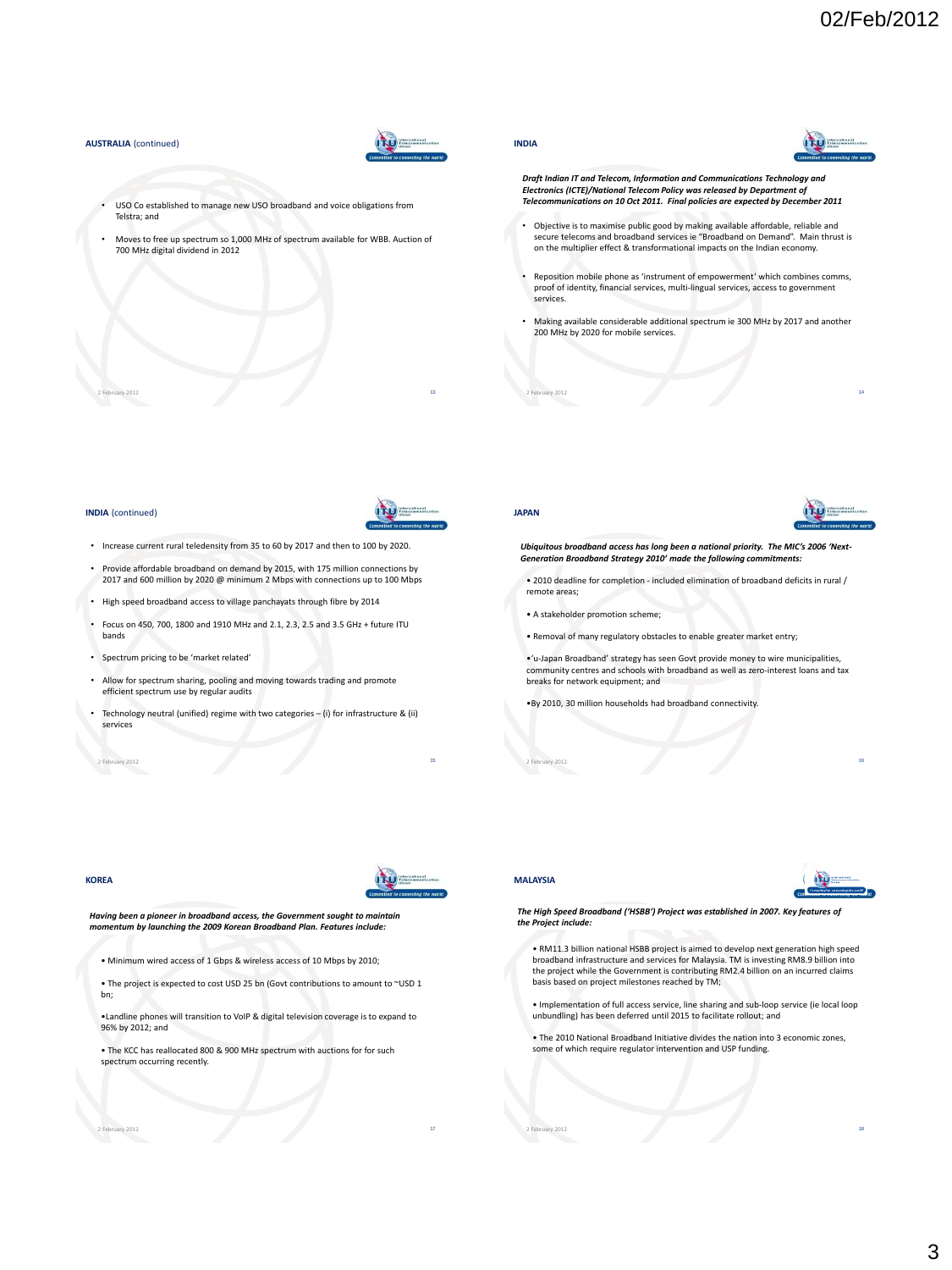#### **MALAYSIA** (continued)



*Unifi, the HSBB service provided by TM has reached 1.044 premises by October 2011. Target is for 1.3 million premises to be passed by end of 2012.*

*Unifi provides users with bundled services (internet, IPTV & voice)*

#### **NEW ZEALAND**



*New Zealand announced the 'Ultra Fast Broadband Initiative' in 2009. Features include:*

• Aim to deliver 100 Mbps downlink and 50 Mbps uplink to 75% of the population over the next decade;

• Committing NZD 1.5 billion (to be matched by private sector) to assist operators;

• New areas are to be covered by FFTP with decisions to terminate copper connections made on case-by-case basis;

• Remaining 25% of population will be covered by Rural Broadband Initiative; and

2 February 2012 20

• In July 2011, NZ Telecom and 3 other operators submitted draft deeds of undertaking for open access on their fibre networks.

#### **SINGAPORE**



*Singapore is in the process of deploying the Next Generation National Broadband Network ('NGNBN'):*

2 February 2012 19 November 2012 19:30 19:30 19:30 19:30 19:30 19:30 19:30 19:30 19:30 19:30 19:30 19:30 19:30

• Deployment to be performed by OpCo (active infrastructure) & NetCo (passive infrastructure) - both operated by OpenNet consortium;

• The NGNBN is up to USD 520 million Govt funded;

• 95% expected to be connected by 2012 - providing speeds of up to 1 Gbps; and

• The Govt's 'Intelligent Nation 2015' project intends to ensure that copper backhaul network will by 2015 be completely replaced by fibre; and

•As of Aug 2011, 75% of Singaporeans are connected. Residents can select plans from over 6 providers.

2 February 2012 21 Page 2012 21 Page 2012 21 Page 2012 21 Page 2012 21 Page 2012 21 Page 2012 21 Page 2012 21



#### **GLOBAL BROADBAND DEVELOPMENTS - summary**



Globally governments are currently concerned with accelerating broadband adoption. This is because various studies show the GDP positive impacts of broadband adoption (eg 1.3 % in a World Bank Study, 1.18 % in WPC's study for Malaysia)

Over the past few years, national broadband plans and initiatives have sprouted across the globe and are transforming the telecommunications landscape.

While securing high speed broadband services at affordable prices to promote national economic growth is a common Government policy objective, there is little commonality about the policy prescriptions.

Countries depend on long term and high level coordination and collaboration across government to implement their plans. WBB – given consumer and business demand – is playing a more important role in such plans.

2 February 2012 22 22 23 24 25 26 27 27 28 29 29 20 21 22 22 23 24 25 26 27 28 29 20 21 22 22 22 22 22 22 22 23

#### **NATIONAL BROADBAND PLANS - COMMON THEMES**





and initiatives differ, there are some common features and themes that emerge from these plans. These include:

- **Emphasis on high-speed or ultra broadband:**
- Open access requirements and non-discriminatory access;
- rency and openness;
- **Embracing convergence and technology neutrality;**
- Environmentally friendly;
- te connectivity and broadband deployment to public sectors;
- Emphasis on consumer protection and cyber security;
- Promote broadband content and applications; and
- ٠ Often linked to universal service fu

2 February 2012 23



- 2. Why Wireless Broadband?
- 3. Global Broadband Developments
- 4. Policy / Regulatory Framework

2 February 2012 24 Personal American Communication of the Communication of the Communication of the Communication of the Communication of the Communication of the Communication of the Communication of the Communication of

5. Conclusions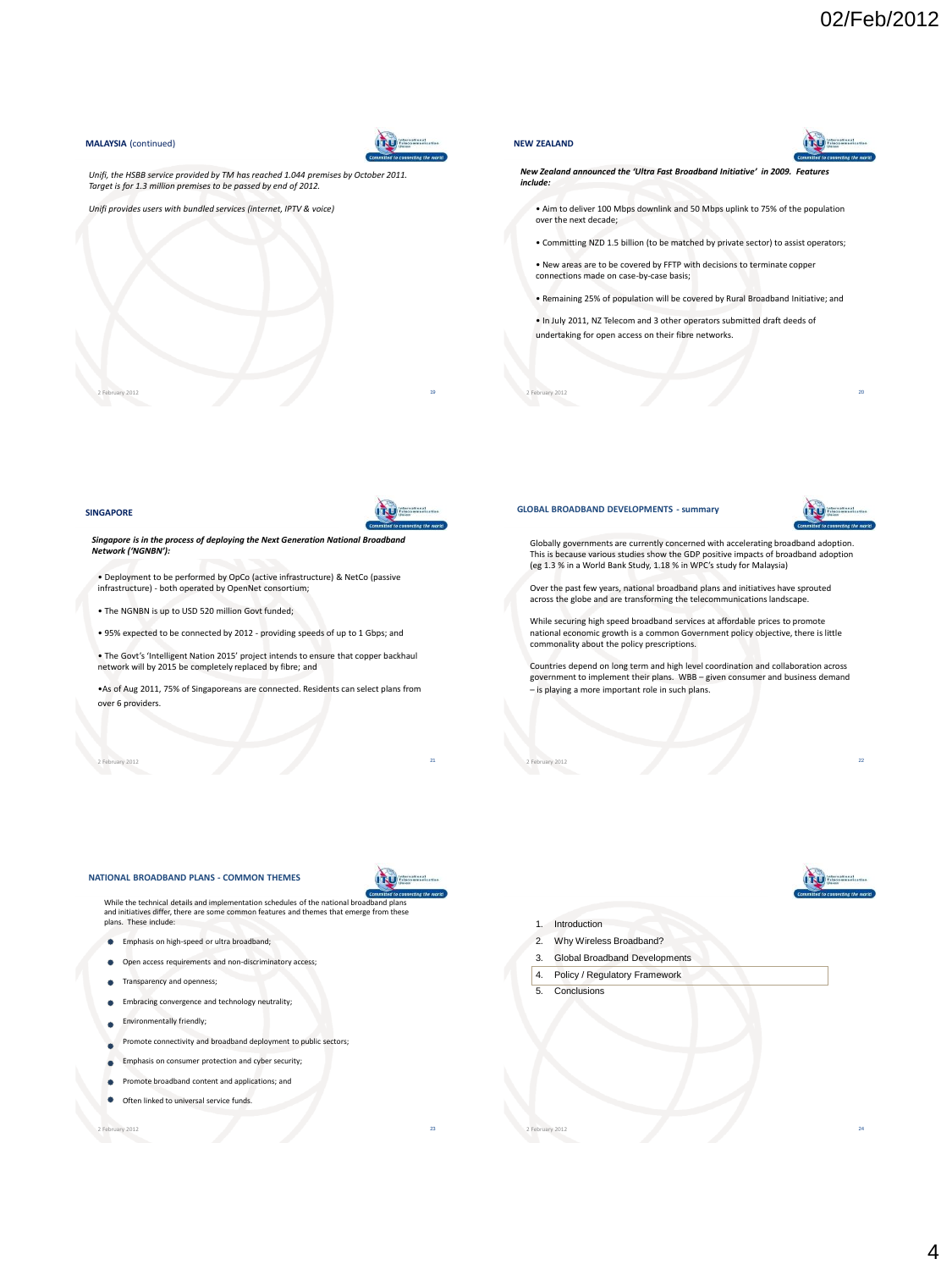#### Attracting investment requires providing attractive conditions which in turn depends on establishing a regulatory framework allowing investors to enter the market and compete on *Spectrum Policies*\* a fair basis. There is currently 239.3 MHz of spectrum allocated to mobile services (40 Mhz is used for 2G) **Bands** Strong emphasis on infrastructure has proven to be key to the take-up and effective use of broadband. 700-800 MHz 2100 MHz With no UHF TV, the entire 700 Mhz band is available 900 MHz 2300 MHz Some of the ways that governments have encouraged investment in roll out of national for allocation. broadband networks include: 1800 MHz 2500 / 2600 MHz Harmonised frequency plans should be adopted. *Modernising Regulation;*  $\bullet$ More radio-spectrum needs to be released in order to encourage the entry of wireless broadband *Spectrum Policies;*  $\bullet$ operators into the Nepalese market. ٠ *Public / Private Sector Roles; A mechanism that achieves the most efficient allocation of scare spectrum needs to Reducing Barriers to Entry; and*  $\bullet$ *be utilised. This may take the form of an auction-based approach with maximum / minimum blocks Effective Funding Mechanisms.*  ۰ 2 February 2012 25 2 February 2012 26 **POLICY / REGULATORY FRAMEWORK**

**POLICY / REGULATORY FRAMEWORK**



ity \_\_\_\_\_\_\_

#### *Public / Private Sector Roles*

In an ideal setting, the private sector should be viewed as the most appropriate means through which to stimulate the growth of wireless broadband.

The Government (i.e. public sector) should only intervene in circumstances where there is little to no incentive for private sector involvement (i.e. rural / isolated areas where returns are too low to justify private sector investment).

#### *Reducing Barriers to Entry*

A technology-neutral approach should be adopted by the Regulator.

The regulatory environment needs to increase the ease through which operators can share / access one another's active and passive infrastructure.

2 February 2012 27

**POLICY / REGULATORY FRAMEWORK**

**POLICY / REGULATORY FRAMEWORK**



#### *Effective Funding Mechanisms*

Growth of wireless broadband can be achieved via any one or combination of the

following means: **Tax incentives;** 

- **Subsidies**;
- 
- License fees; and
- Expanding the scope of the Rural Telecommunications Development Fund ('RTDF')

2 February 2012 28

## **Agenda - Today's presentation**

- 1. Introduction
- 2. Why Wireless Broadband?
- 3. Global Broadband Developments
- 4. Policy / Regulatory Framework
- 5. Conclusions



#### **CONCLUSIONS**



Improved access to broadband services is crucial for Nepal's continued economic prosperity.

International precedent provides a relevant and useful context through which Nepal can stimulate the growth in wireless broadband services.

An enabling policy / regulatory environment is an essential component of the goal of improving wireless broadband penetration.